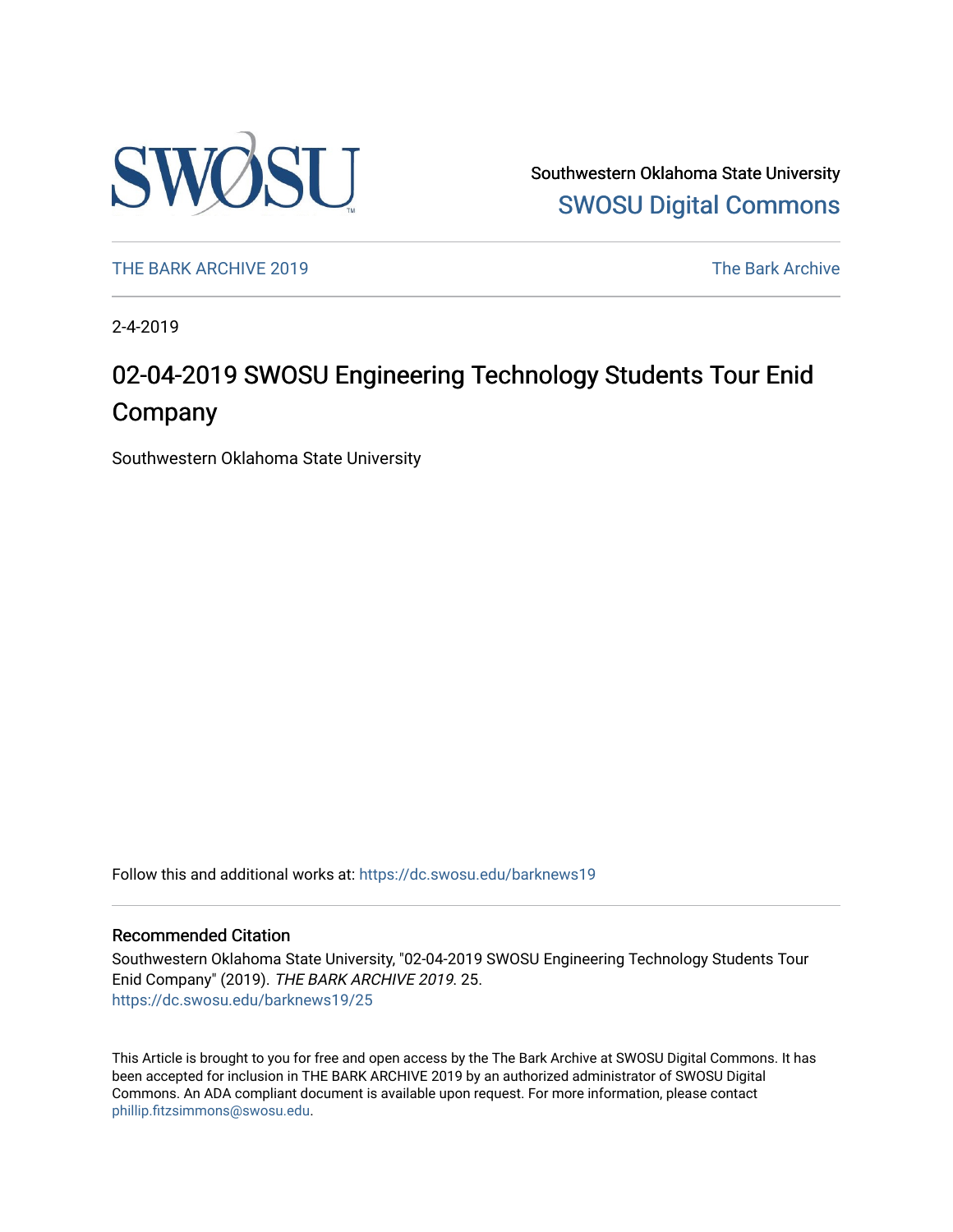

4 February, 2019

# **SWOSU Engineering Technology Students Tour Enid Company**



Participating in the tour are (front from left) SWOSU Instructor Talon Watkins, Elliot Peters, Jacob Jones, Kathryn McDowell, Matt Savage, Tyler Rush and SWOSU Instructor Nathan Brooks. On the back from left are SWOSU Instructor Brett Chase, Kyle Eckhardt, Rogelio Sanchez, Tyler Marr, Dee Downs, Colton Hawkins, Trey Biddy and Peyton Gorman.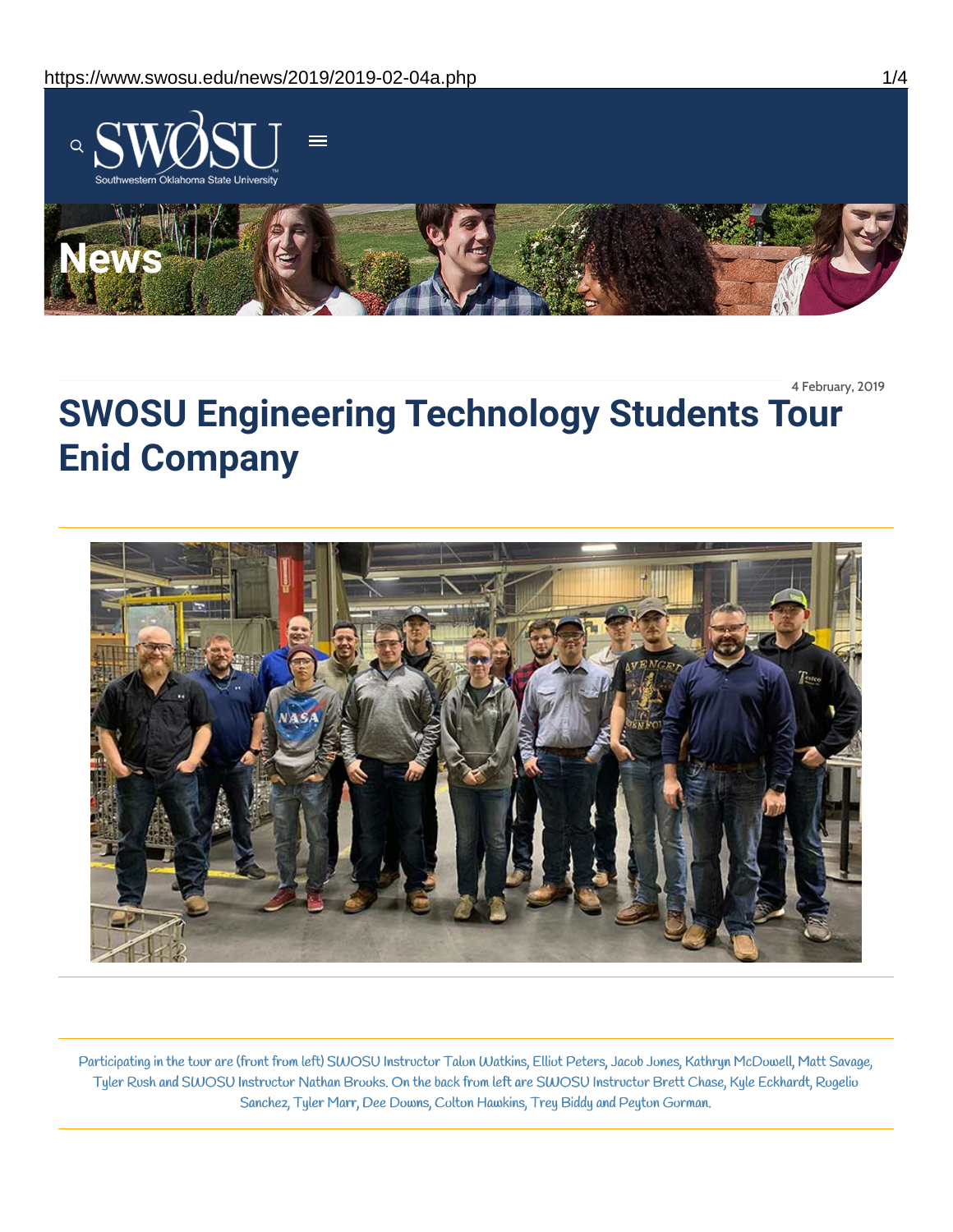SWOSU engineering technology students recently toured PT Coupling in Enid. In their coursework at SWOSU, the students learn about metals and work with metals in a lab. The PT Coupling tour, which was guided by a graduate of SWOSU's program, allowed them to see an aluminum ingot transformed into useful products. The students are members of the student organization of Society of Manufacturing Engineers (SME). The SME group tours various industries throughout the year to learn more about their future careers.

| Academics                | D |
|--------------------------|---|
| Administration           | D |
| Alumni and Foundation    | D |
| Community                | D |
| Events                   | D |
| <b>Faculty and Staff</b> | D |
| Miscellaneous            | D |
| Sayre                    | D |
| <b>Students</b>          | D |
|                          |   |

## **Archive Links**

| 2018    | D |
|---------|---|
| 2019    | D |
| 2020    | D |
| Archive | D |
|         |   |



### Weatherford Campus

100 Campus Drive Weatherford, OK 73096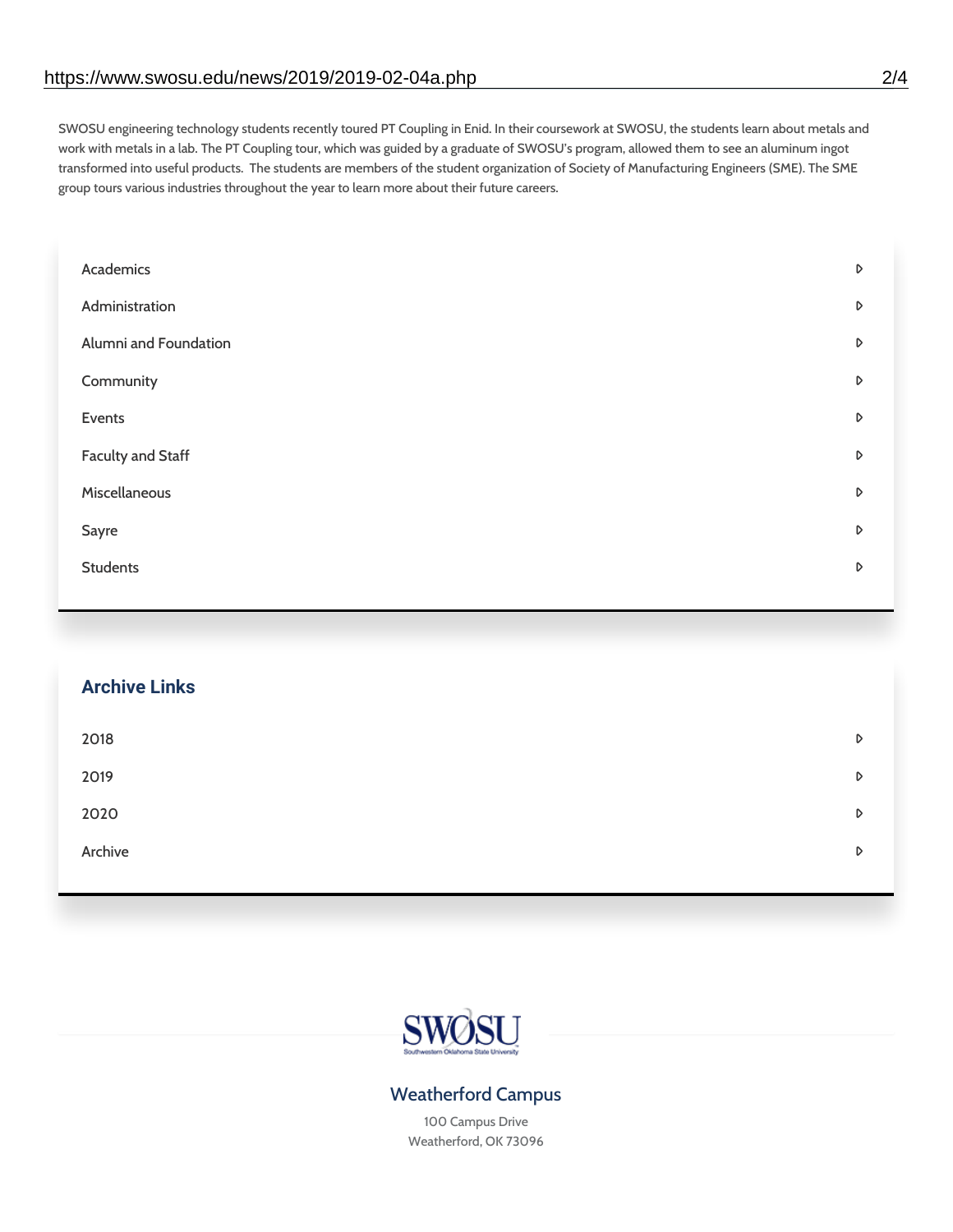#### Sayre Campus

409 E Mississippi Ave Sayre, OK 73662

Connect to Us



Contact [Information](https://www.swosu.edu/about/contact.php)

[University/Facility](https://www.swosu.edu/about/operating-hours.php) Hours

[Campus](https://map.concept3d.com/?id=768#!ct/10964,10214,10213,10212,10205,10204,10203,10202,10136,10129,10128,0,31226,10130,10201,10641,0) Map

Give to [SWOSU](https://standingfirmly.com/donate)

Shop [SWOSU](https://shopswosu.merchorders.com/)



**[Directory](https://www.swosu.edu/directory/index.php)** 

[Calendar](https://eventpublisher.dudesolutions.com/swosu/)

[Apply](https://www.swosu.edu/admissions/apply-to-swosu.php)

[GoSWOSU](https://qlsso.quicklaunchsso.com/home/1267)

[Jobs@SWOSU](https://swosu.csod.com/ux/ats/careersite/1/home?c=swosu)



Current [Students](https://bulldog.swosu.edu/index.php)

[Faculty](https://bulldog.swosu.edu/faculty-staff/index.php) and Staff

**Enrollment Management** [580.774.3782](tel:5807743782)

> **PR/Marketing** [580.774.3063](tel:5807743063)